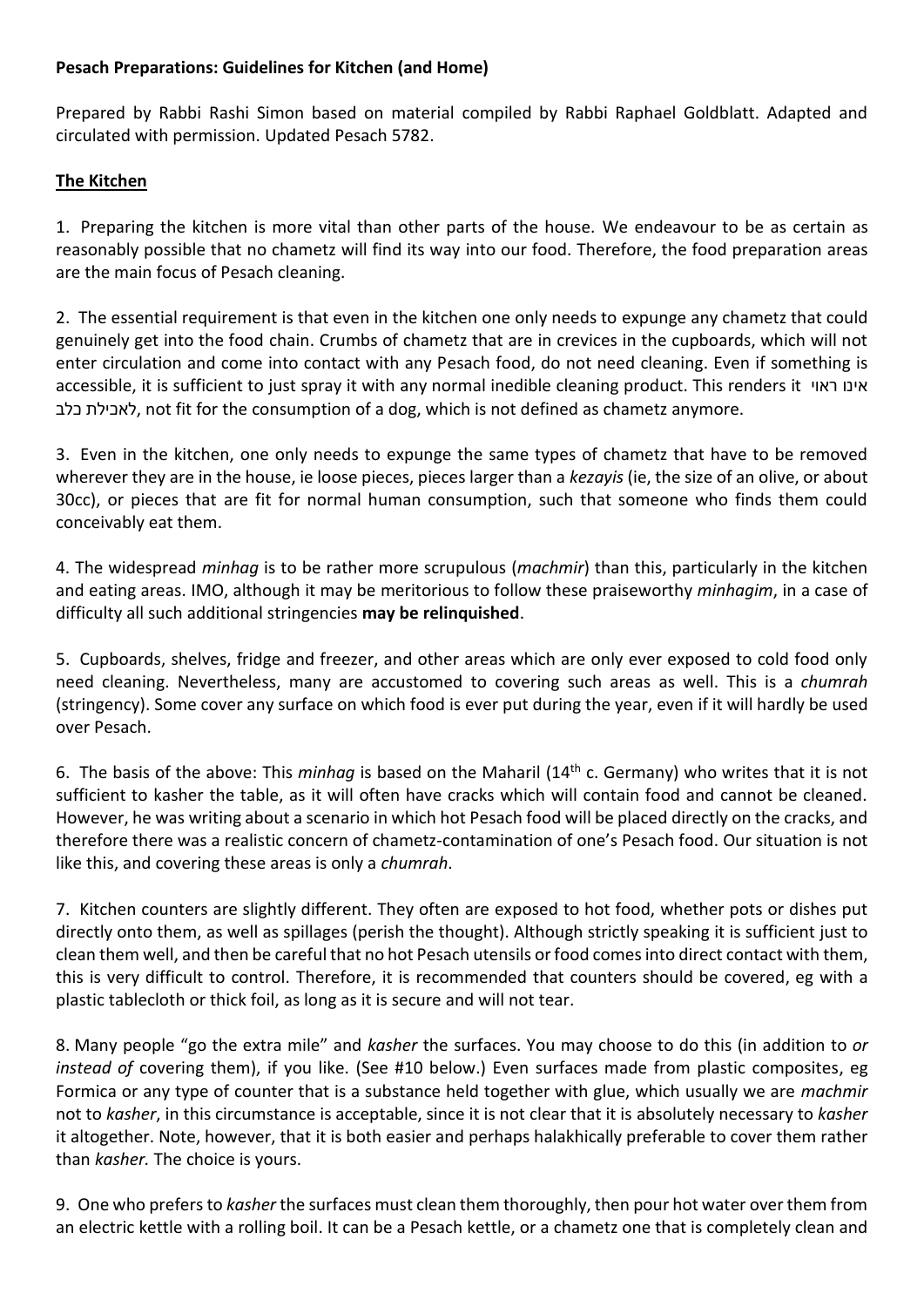has not been used for 24 hours. The flow must hit every area directly from the kettle. Depending on the extent of your counters, you will need to fill the kettle more than once. Keep towels at the ready to clean up the water.

10. If covering the counters, there is no evident halakhic reason also to kasher them. I know many people do this, but the explanation for it remains elusive. The only possibility that this could be even a worthwhile chumrah is in areas right next to the hob or the oven, where the counter itself could get quite hot.

11. The splashback, and underneath cupboards etc, should be covered in the cooking area, where steam could circulate and come into contact with the walls and the food. Ideally, this should include the extractor, which can be difficult to clean properly.

12. As per #6 above, tables do not need any cover other than the tablecloth. If cloth will be removed you may want to cover table first with a plastic covering. Tables and chairs should be cleaned well from any accessible, loose chametz, even crumbs, if it is possible that they will get onto people's hands during the meal.

## **Sinks**

13. Sinks are exposed to hot chametz and should be kashered. First, they must be cleaned, and left unused for 24 hours. Bleach or other inedible cleansing agent should be poured down the drain, which will definitely have food in it. It can then be kashered.

14. It has been suggested that the best method of kashering a metal sink is to fill it with hot water, and then put a plug-in immersion heater until the water boils. The part above the overflow, and the spout, will still need kashering using the standard method (see below). (Note that I have never done this, but if it is practical for you, more power to you.)

15. The standard method: Use a Pesach kettle, or a chametz kettle that is clean and has not been used for 24 hours. Water at a rolling boil must be poured directly from the kettle onto every area of the sink. Care must be taken that the water is boiling as it is poured, and that it comes directly from the kettle rather than spreading over the sink as it is poured. It should also be poured onto a dry area, not one that is already quite wet, as this will cool the water as it hits.

16. As we have said, one must pour the water from the kettle while it is at a rolling boil. This does not last long (for reasons of physics and design safety). The easiest way to do this, which also makes the kashering more reliable, is to pour from the kettle while the button is held down, so the water continues to boil. This still allows only a number of seconds while the water continues to boil.

17. Metal sinks can be kashered using this method. Some nevertheless also use a washing up bowl or insert. Sinks made of other substances should not be used without a bowl or insert.

18. The spout, and any part of it which steam may hit if a pot is held under the tap, must be kashered as above. Since it is difficult to pour from the kettle onto the underside of the tap, some suggest that the water should be running hot while the spout itself is being kashered.

19. The same method can be used for Quooker or other high-end boiling water taps.

# **Ovens**

20. In normal situations throughout the year we often *kasher* ovens just by cleaning them with a strong commercially available cleansing agent and turning them on to the highest setting for 30-40 minutes. We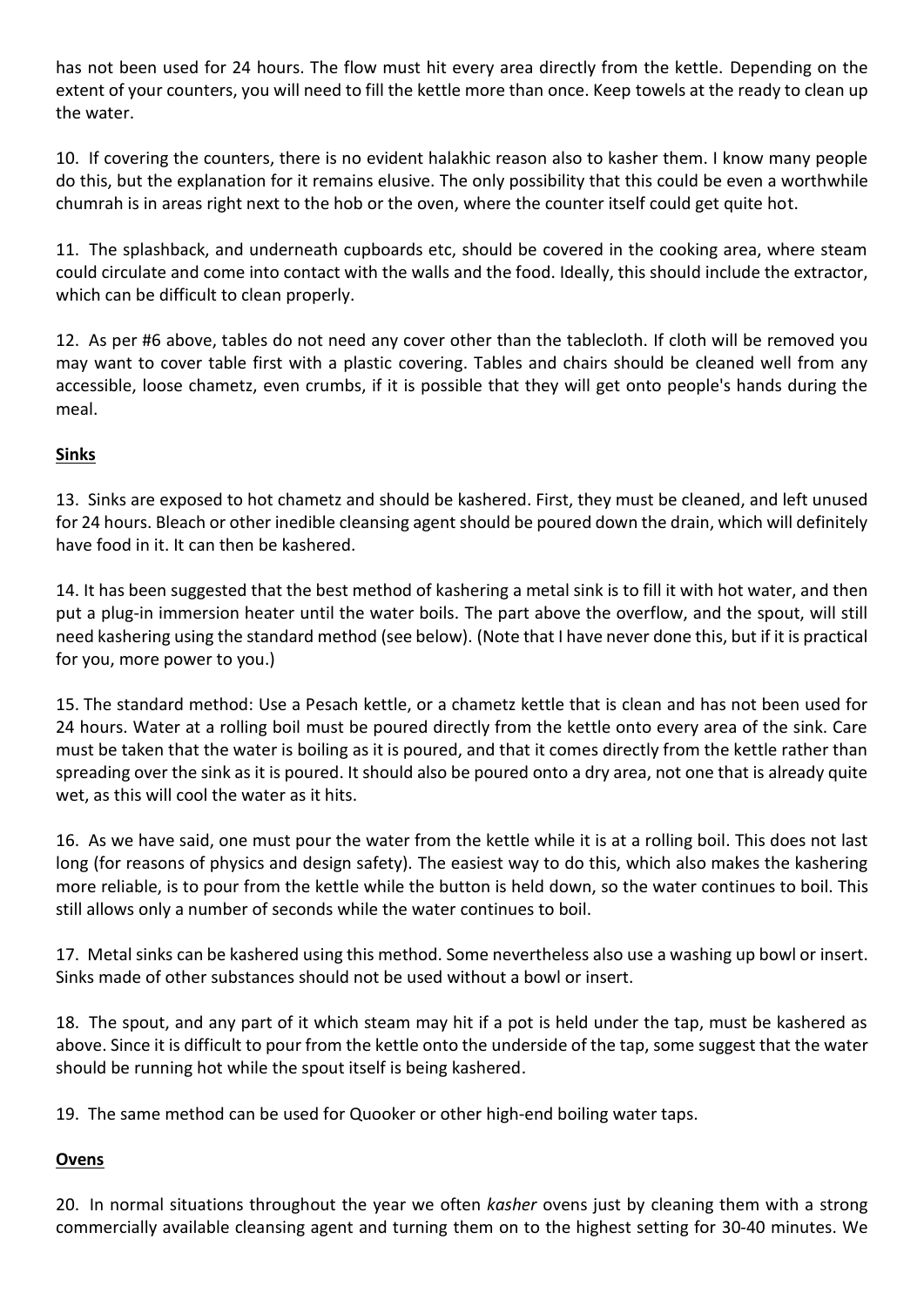consider this sufficient to guarantee that any possible absorption of *ta'am* (taste) in the walls has been burned away. This is subject to varying halakhic opinions, but is nevertheless widely accepted as a means of kashering an oven, in many situations throughout the year.

21. There are some authorities (such as the late Rav CP Sheinberg in his famous Pesach Notes which we have distributed in the past) who validate the above method for Pesach as well. Others, however, dispute the validity of this approach WRT Pesach altogether. With this in mind:

22. Ovens can be kashered for Pesach if they have a pyrolytic self-cleaning function. This is hot enough to fulfil the standard of *libun gamur* according to all opinions (and maybe even more than this). Even enamel and other non-kasherable substances can be kashered with very high heat. This is the "high road" and is recommended in the first instance *if you have a pyrolytic oven*. This tends to be a high-spec model. (If you don't have one, buy yourself as a year-round Pesach present for next year?)

23. Otherwise, there is the blowtorch option, *which I do not recommend for non-specialist use*.

24. The luxury option: A dedicated Pesach oven.

For the rest of us: If you are using your normal oven, it is acceptable to rely on the usual kashering method (as per #20-21 above) for cooking **before Pesach**. One must clean the oven well with a strong oven cleaner, then put on to the highest temperature setting for 30-40 minutes. After this it can be used for designated Pesach-only cooking *until Pesach begins*.

25. From the beginning of Pesach only double-covered food should be put in the oven described above (#24).

26. Oven trays and racks should be cleaned and also lined with foil. It is also recommended that they are first put in the oven while the oven is kashered, as above. (Note that although in principle they may also be left in an oven during the pyrolytic self-cleaning cycle, in which case they do not need covering, they may become discoloured and possibly warped as a result, so this is not necessarily recommended.) Dedicated Pesach-only racks, if you have them, are ideal.

27. If using only for covered food, as above #25, the racks do not need covering, but the Pesach dishes should not be put directly onto the rack, only with a sheet of foil or something between.

28. Microwaves: If you have the counter space during Pesach and the storage space the rest of the year, a Pesach-only microwave is recommended. (This is not a high-ticket item nowadays and is available for well under £100.) If not, IMO *one can kasher a standard microwave oven* as follows: Clean and leave unused for 24 hours. Replace (ideally) or cover the glass turntable (eg with double layer of cling film). Fill a Styrofoam cup with water and boil for 10 minutes. Cover the interior glass windowpane with contact paper (or similar) for the duration of Pesach.

# **Hobs**

29. There are four common types of hobs, each of which has different rules regarding kashering. A normal gas hob can be kashered relatively easily. It must be cleaned thoroughly. Then a *blech* or other thin metal (thick foil is fine but make sure it doesn't catch fire), should be placed on top to spread the heat, and all the burners on their highest for 20 minutes. It is then fine to use on Pesach.

30. Some are meticulous not to put their Pesach pots directly in contact with the same pan rests as they use during the year. If you would like to maintain this practice and are unable to have separate pan rests for Pesach, you can just wrap the top part with foil, or use a piece of chicken wire to raise the pots so they are not touching the pan rest. This is only a stringency (*chumrah*) and is not required.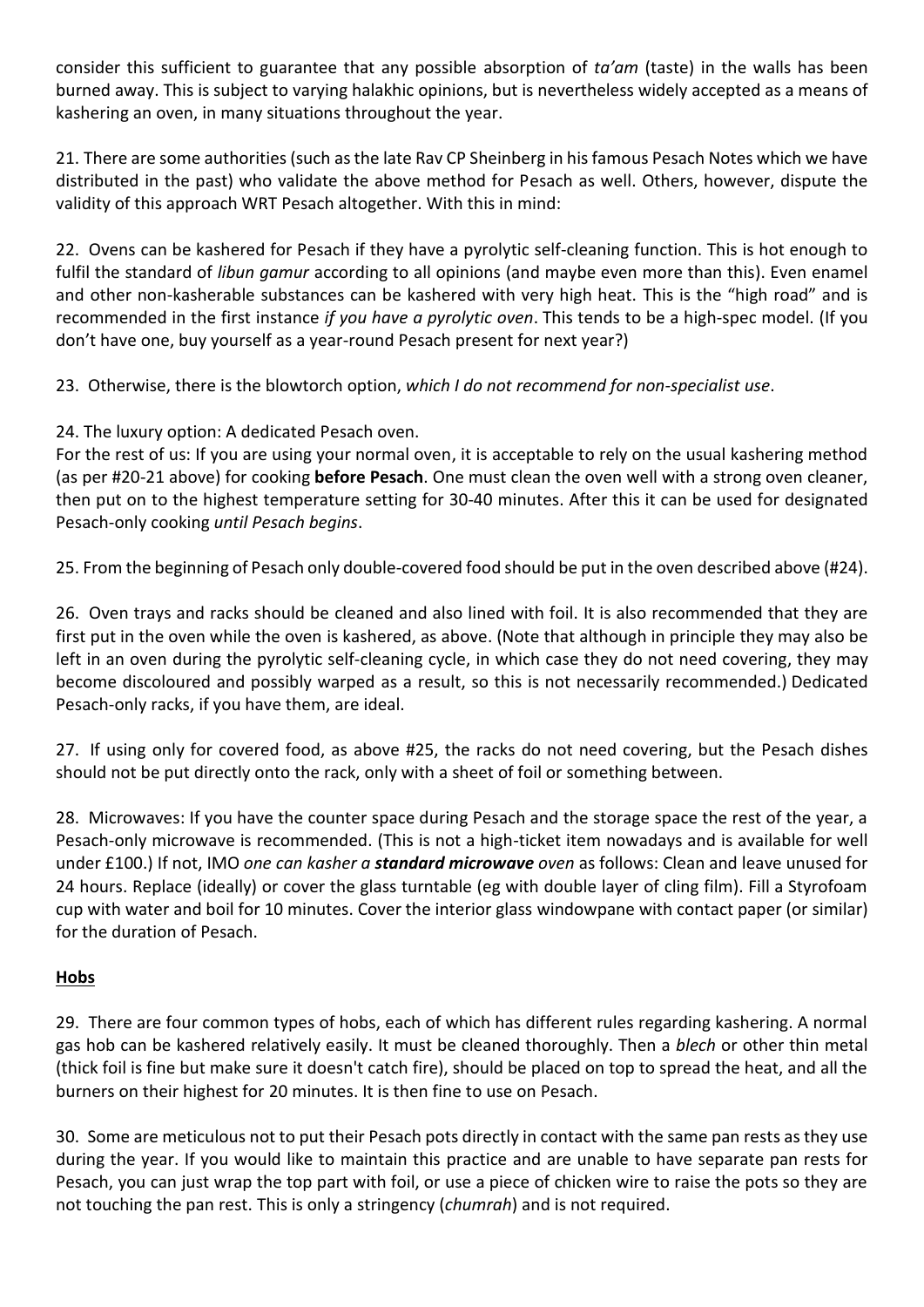31. A normal old-style electric ring can just be cleaned and put on the highest heat setting for 20 minutes. It should then be covered with foil and can be used as normal.

32. This does not work for a ceramic hob, as glass cannot be kashered for Pesach (according to the Rema and *minhag* of Ashkenazim). (For Sephardim there may be grounds to be lenient.) Also, it cannot be covered with foil, which may cause it to crack. One should kasher it as above, taking particular care to clean where it joins onto the counter, and the buttons. However, the pots can be put directly onto the glass only if one can be certain that they will remain dry underneath and will not spill over.

33. The best solution for these is to use a Pesach-dedicated simmer ring or similar under every pot. Thereby the pot will not be in contact with the hob, and there cannot be any concern. One must be careful that the pot does not slip off onto the hob, and food that may fall onto the glass when it is hot should not be eaten.

34. *Induction hobs* are both more problematic and less so, as the halachic definitions are completely different from any other type of hob. They should be thoroughly cleaned, then can be used with an adaptor or silicon mat, dedicated for Pesach, which raises the pot off the glass. (Note that in any case one needs such an item for Shabbos and Yom Tov use, as just removing the pot from the hob breaks the circuit, unlike any other type of hob.)

## **Other items**

35. **Hot plates** can be thoroughly cleaned and covered with heavy-duty aluminium foil. It is preferable to put them on (highest setting) for forty minutes beforehand.

36. Urns can be kashered if they are made of metal. They must be cleaned, left 24 hours unused, then filled to the maximum and brought to boil. When boiling, hot water should be poured from a kettle over the top and the outside, including the spout. See above #18.

37. *Plastic urns* cannot be kashered for Pesach if they are ever used in direct contact with chometz food, eg if one heats challah or other food on top. If one does not do this, they may be kashered as above.

38. Metal (also wood and stone) items that do not have any joins or small holes can be kashered. They must be cleaned, left 24 hours, then put into a pot (Pesach, or chometz unused 24 hours) or urn at a rolling boil. They should then be rinsed in cold water. It is easiest to remove them if they are held in something like a sieve with a handle, so they can be held in for a few seconds, then removed to rinse.

39. This does not work for frying pans, or dishes that are put into the oven, such as baking trays. These should be purchased for Pesach-only use.

40. Glass items generally should not be kashered for Pesach (as per #32 above). However, if only used for cold, ie never washed up together with chametz items or in a dishwasher, they can be kashered by leaving in a bowl of cold water for three days, changing the water every 24 hours. (Is this more trouble than it is worth? Probably. Drinking glasses are not expensive.)

41. A final observation: Many people prefer not to kasher kitchen utensils for Pesach, except things that are only kashered as a *chumrah*, such as kiddush cups, etc. this practice is both a stringency as well as a convenience. The investment in a set of Pesach-only utensils pays dividends over time.

**Appendix:** *Tevillas Kelim* (immersion in a mikveh of new utensils before use)

42. All new utensils used directly with food and made of metal or glass need *tevillah* (immersion) in a mikveh. Contrary to a misconception in some circles, there is no *heter* (permisson) to use something only once